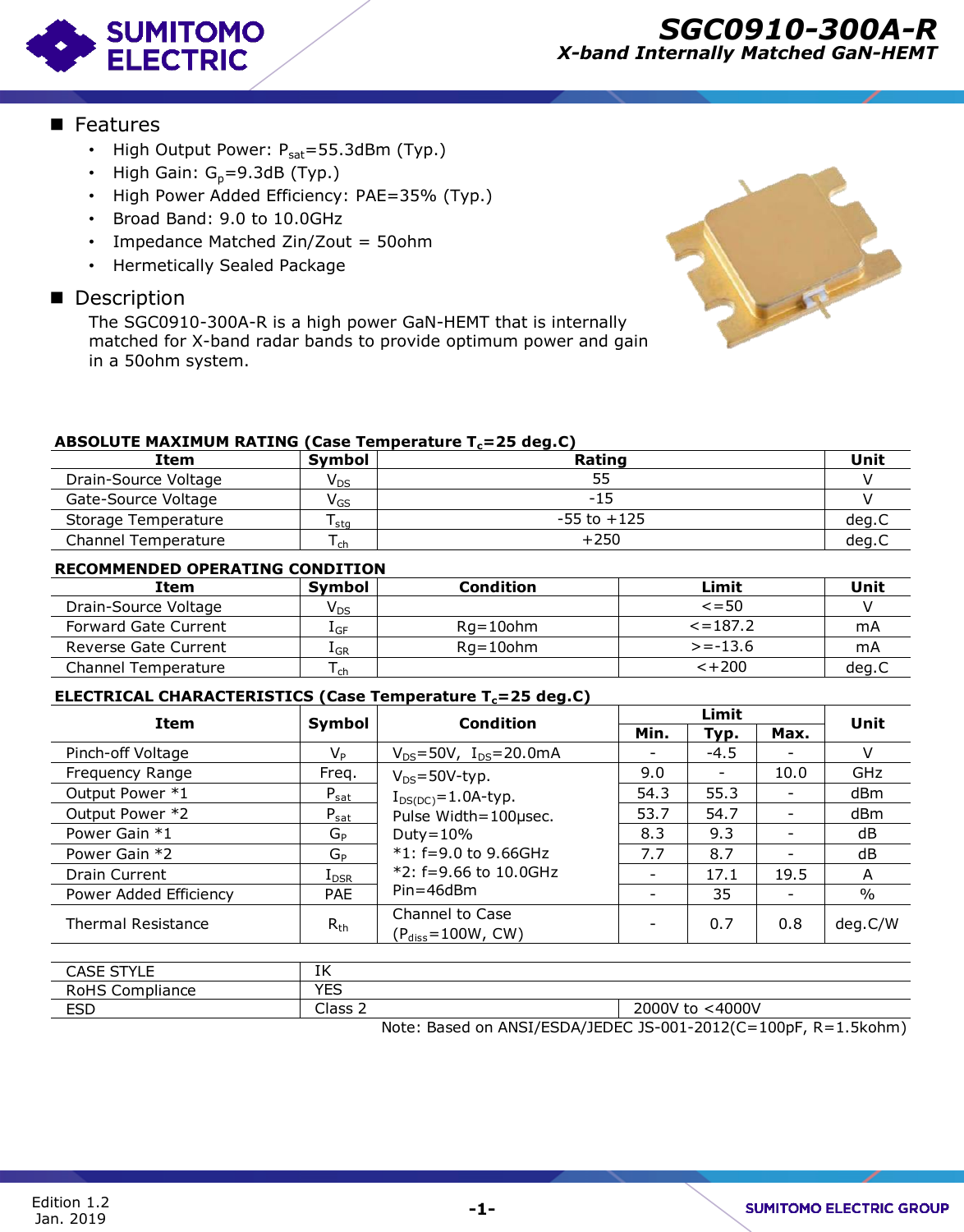

# *SGC0910-300A-R X-band Internally Matched GaN-HEMT*

## **RF Characteristics**





# **Thermal Characteristics In Pulsed Operation**



**Rth vs. Pulse Width MTTF vs. Tch**

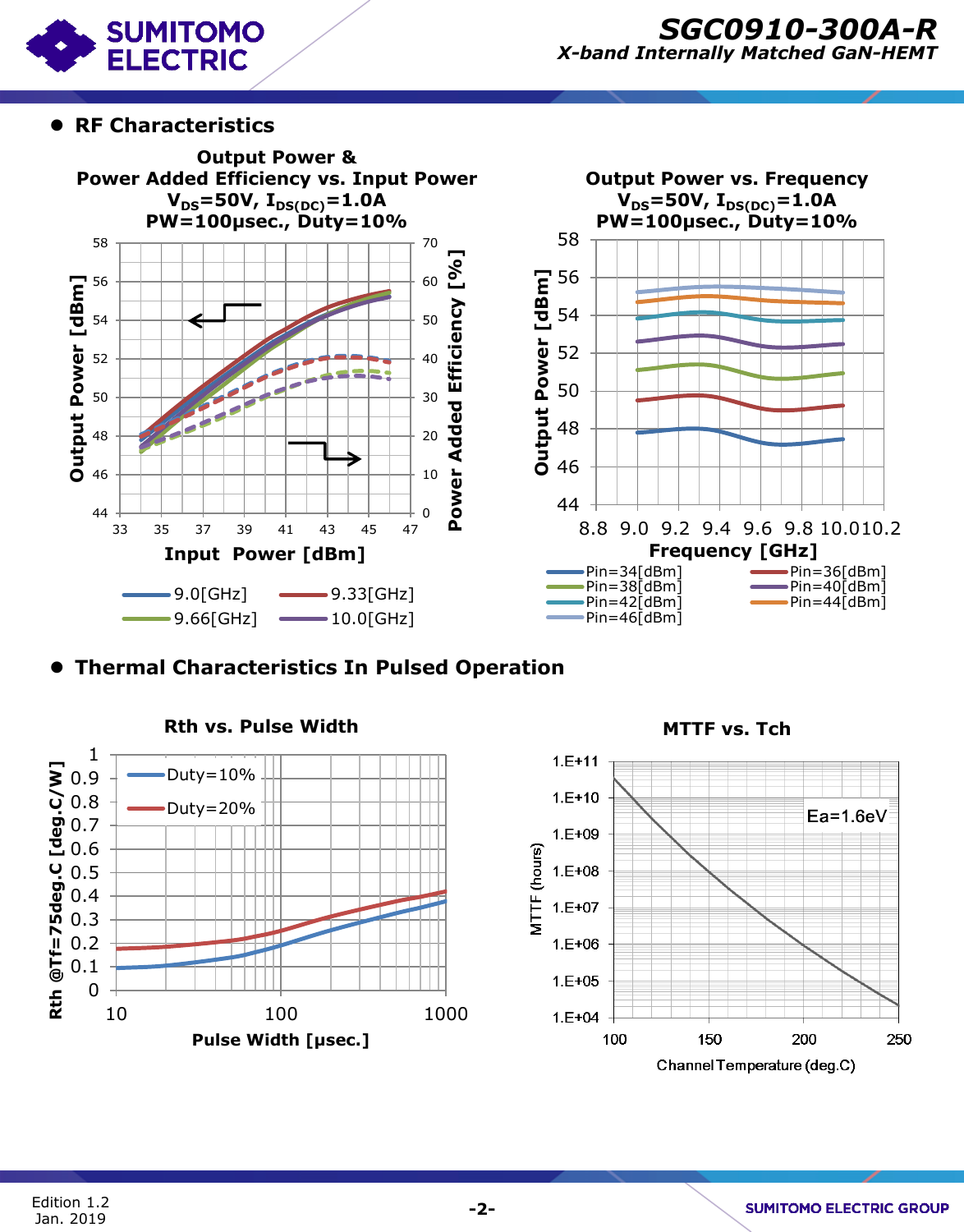

# *SGC0910-300A-R X-band Internally Matched GaN-HEMT*

# **Package Outline**

# **Case Style : IK**